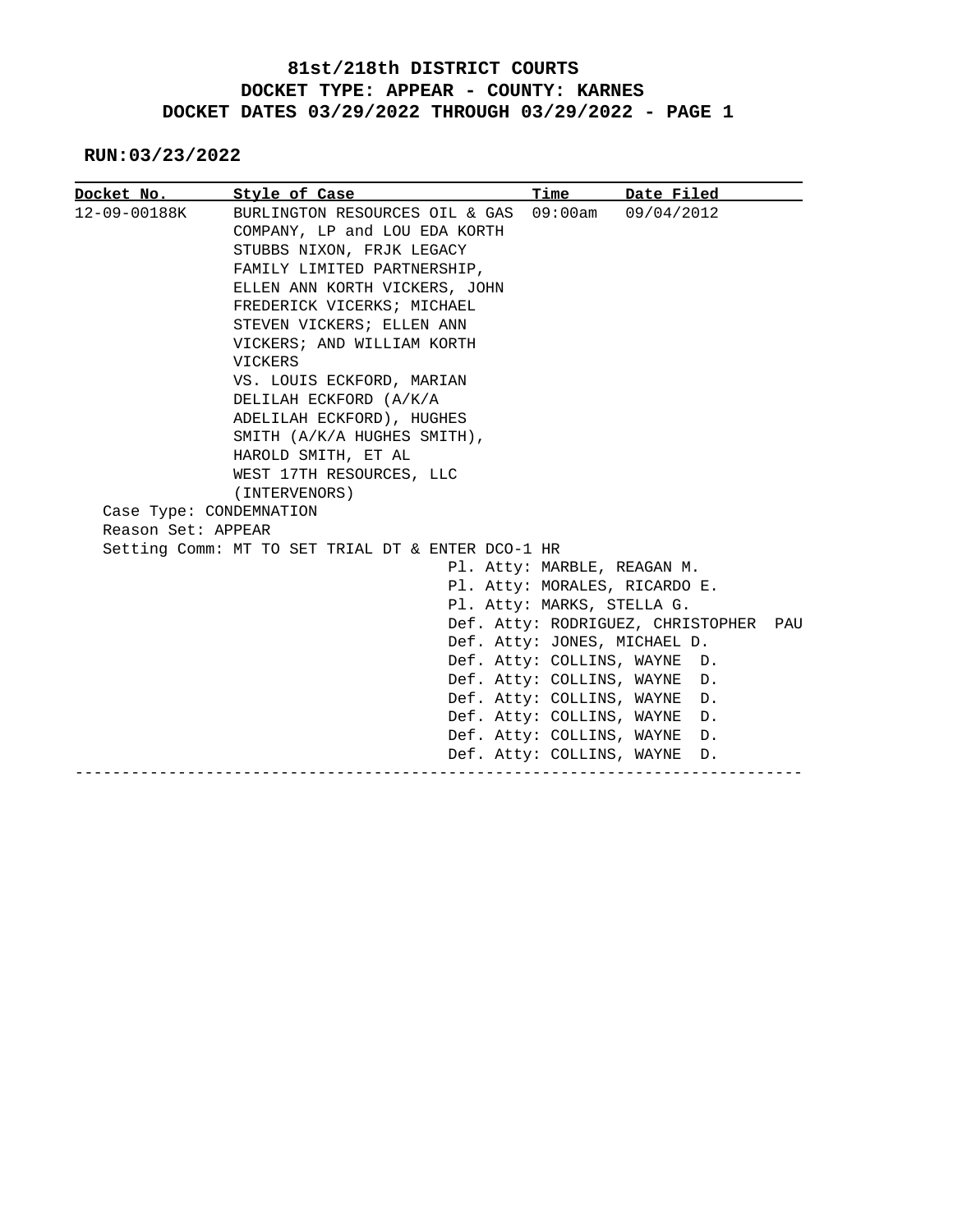**RUN:03/23/2022**

|                    | Docket No. 5tyle of Case                                                                 |                               | Time Date Filed                     |  |
|--------------------|------------------------------------------------------------------------------------------|-------------------------------|-------------------------------------|--|
|                    | 17-10-00252K CHARLES A. LUNDBERG AND                                                     |                               | 09:00am 10/19/2017                  |  |
|                    | CATHERINE H. LUNDBERG                                                                    |                               |                                     |  |
|                    | VS.                                                                                      |                               |                                     |  |
|                    | ENERVEST OPERATING, LLC ET AL                                                            |                               |                                     |  |
|                    | Case Type: DEBT/CONTRACT - OTHER                                                         |                               |                                     |  |
| Reason Set: APPEAR |                                                                                          |                               |                                     |  |
|                    | Setting Comm: PET, LUNDBERG'S, MT/RECONDIDERATION ON DEFS MPSJ & MSJ-90 MINS             |                               |                                     |  |
|                    |                                                                                          | Pl. Atty: CHAREST, DANIEL H.  |                                     |  |
|                    |                                                                                          | Pl. Atty: BLAIR, TRACE R.     |                                     |  |
|                    |                                                                                          | Pl. Atty: COX, SPENCER        |                                     |  |
|                    |                                                                                          | Def. Atty: TISDALL, ADAM      |                                     |  |
|                    |                                                                                          | Def. Atty: O'BLACK, WESTON    |                                     |  |
|                    |                                                                                          | Def. Atty: WEHMEYER, COREY F. |                                     |  |
|                    |                                                                                          | Def. Atty: WEHMEYER, COREY F. |                                     |  |
|                    |                                                                                          | Def. Atty: ESTES, HARPER      |                                     |  |
|                    |                                                                                          | Def. Atty: BUTLER, CLINTON M. |                                     |  |
|                    |                                                                                          | Def. Atty: ESTES, HARPER      |                                     |  |
|                    |                                                                                          | Def. Atty: ALAVI, AMIR        |                                     |  |
|                    |                                                                                          | Def. Atty: QUINLAN, JOHN M.   |                                     |  |
|                    |                                                                                          | Def. Atty: QUINLAN, JOHN M.   |                                     |  |
|                    | CONCAN SERVICES, LLC AND<br>JEREMY HERRERA<br>Case Type: INJURY/DAMAGE INVOLVING VEHICLE |                               |                                     |  |
| Reason Set: APPEAR |                                                                                          |                               |                                     |  |
|                    | Setting Comm: DEF'S MT TO COMPEL DEPOS OF PET'S EXPRT WITNESSES-30 MINS                  |                               |                                     |  |
|                    |                                                                                          | Pl. Atty: NICHOLS, ADAM B.    |                                     |  |
|                    |                                                                                          | Def. Atty: GUERRA, JOHN A.    |                                     |  |
|                    |                                                                                          | Def. Atty: GUERRA, CELIA E.   |                                     |  |
|                    |                                                                                          |                               |                                     |  |
| 20-06-00105K       | IN THE MATTER OF THE MARRIAGE  09:00am  06/08/2020                                       |                               |                                     |  |
|                    | OF ELLANA MCCOMBS AND                                                                    |                               |                                     |  |
|                    | CHRISTOPHER MCCOMBS AND IN                                                               |                               |                                     |  |
|                    | THE INTEREST OF C.R.M, A                                                                 |                               |                                     |  |
|                    | CHILD                                                                                    |                               |                                     |  |
|                    | Case Type: DIVORCE W/CHILDREN                                                            |                               |                                     |  |
|                    |                                                                                          |                               |                                     |  |
| Reason Set: APPEAR |                                                                                          |                               |                                     |  |
|                    | Setting Comm: *ZOOM*DIVORCE PROVE UP-20 MINS                                             |                               |                                     |  |
|                    |                                                                                          | Pl. Atty: CRUZ, MARIBEL       | Def. Atty: THOMSON, KRISTAL CORDOVA |  |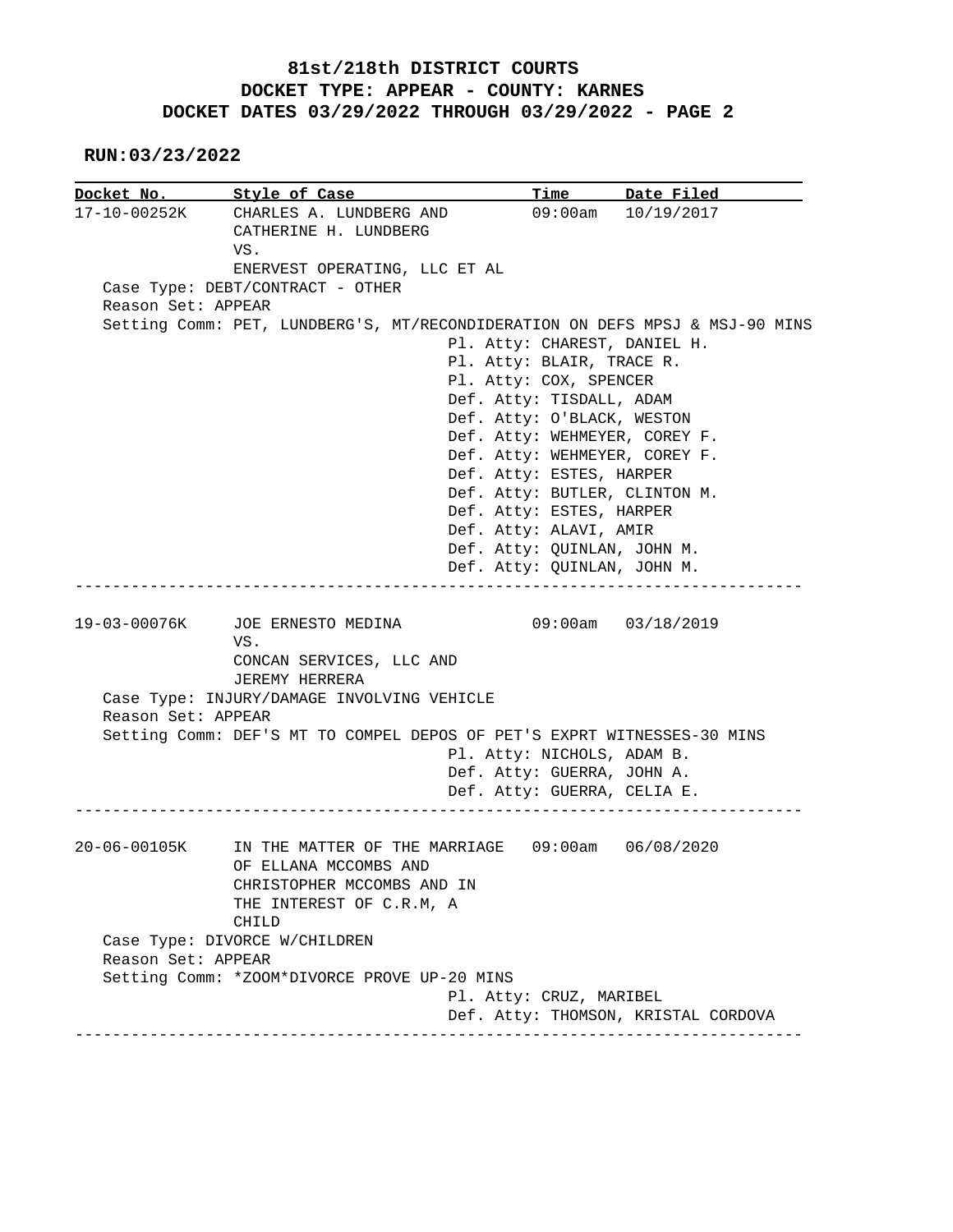**RUN:03/23/2022**

|                        | Docket No. Style of Case                        | Time                        | Date Filed                        |
|------------------------|-------------------------------------------------|-----------------------------|-----------------------------------|
|                        | 20-10-00181K ASHLEY MARIE SALAS<br>$\mathbf{V}$ | $09:00$ am                  | 10/06/2020                        |
|                        | RICHARD MARK DELANEY, KENNETH                   |                             |                                   |
|                        | STEWART IND AND DBA KEN                         |                             |                                   |
|                        | STEWART TRUCKING AND DBA                        |                             |                                   |
|                        | KENNETH STEWART TRUCKING; D.                    |                             |                                   |
|                        | STEWART TRUCKING LLC; DAVID                     |                             |                                   |
|                        | B. STEWART IND AND DBA D.                       |                             |                                   |
|                        | STEWART TRUCKING LLC                            |                             |                                   |
| Case Type: CIVIL CASES |                                                 |                             |                                   |
| Reason Set: APPEAR     |                                                 |                             |                                   |
|                        | Setting Comm: MT TO QUASH-15 MINS               |                             |                                   |
|                        |                                                 |                             | Pl. Atty: DESOUZA, JASON F.       |
|                        |                                                 |                             | Pl. Atty: FREDERICK, J. SCOTT     |
|                        |                                                 |                             | Def. Atty: POSEY, MARTHA M.       |
|                        |                                                 | Def. Atty: POSEY, MARTHA M. |                                   |
|                        |                                                 |                             | Def. Atty: SARGENT, DAVID L.      |
|                        |                                                 |                             | Def. Atty: MOORE, DENNIS O.       |
|                        |                                                 |                             |                                   |
| 21-01-00010K ESTATE OF |                                                 |                             | $09:00am$ $01/20/2021$            |
|                        | MAGDALENE B. MZYK,                              |                             |                                   |
|                        | DECEASED                                        |                             |                                   |
|                        | Case Type: ALL OTHER CIVIL CASES                |                             |                                   |
| Reason Set: APPEAR     |                                                 |                             |                                   |
|                        | Setting Comm: MT FOR ATTY FEES-1 HR             |                             |                                   |
|                        |                                                 |                             | Pl. Atty: YOST, GREGORY "GREG" B. |
|                        |                                                 |                             |                                   |
|                        |                                                 |                             | Def. Atty: ROSENBERG, LOUIS T.    |
|                        |                                                 | Def. Atty: BRYANT, NOHL P.  | Def. Atty: BUTLER, CLINTON M.     |